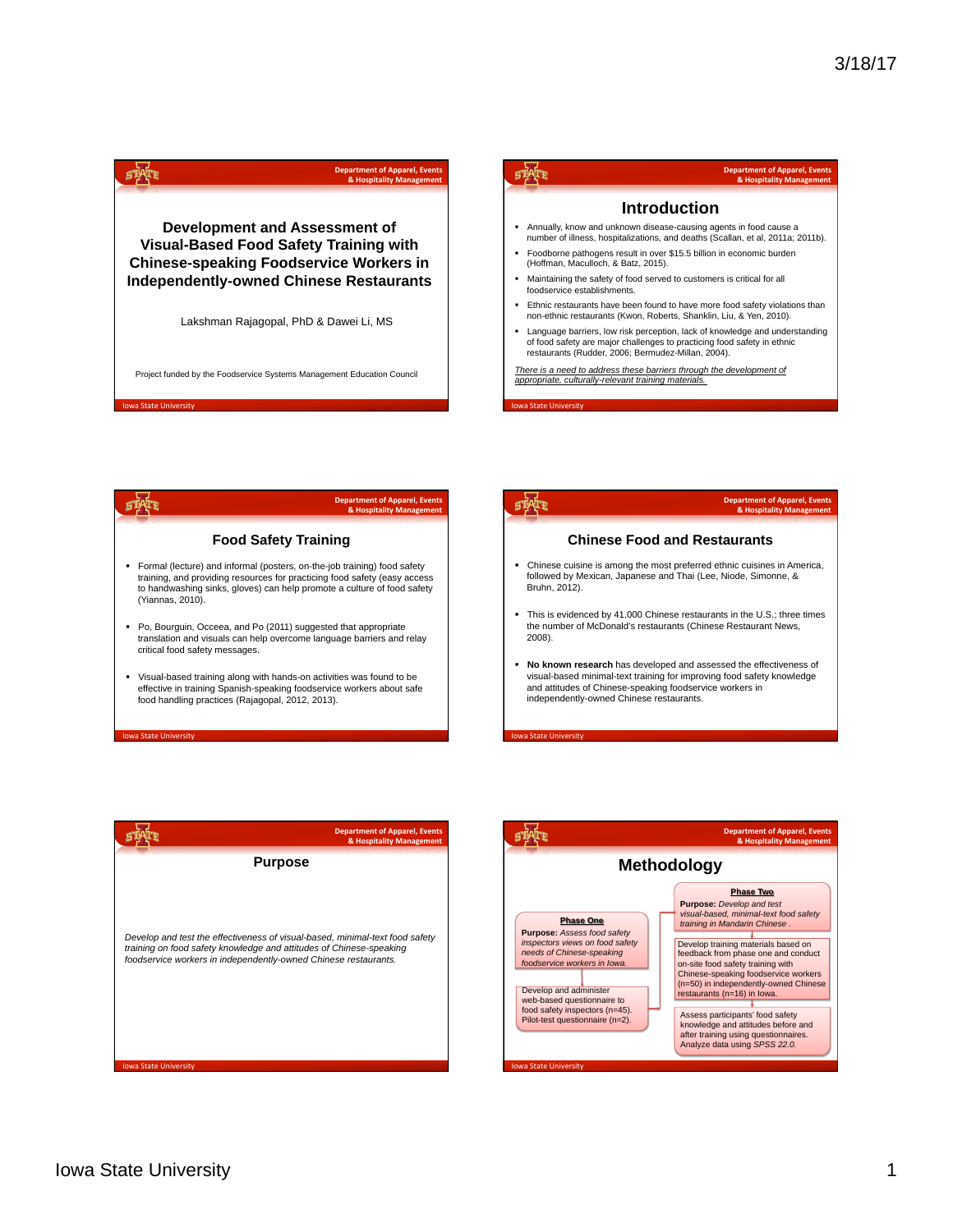|                                                                                           |                                                   | <b>Department of Apparel, Events</b><br>& Hospitality Management |  |  |  |
|-------------------------------------------------------------------------------------------|---------------------------------------------------|------------------------------------------------------------------|--|--|--|
| <b>Findings - Phase One</b><br>N=45 food safety inspectors, n=28 (62.22%) valid responses |                                                   |                                                                  |  |  |  |
| <b>Items</b>                                                                              | <b>Feedback from food safety inspectors</b>       |                                                                  |  |  |  |
|                                                                                           | In compliance                                     | Concerns                                                         |  |  |  |
|                                                                                           | Cooking temperatures of foods                     | Improper cooling of foods                                        |  |  |  |
| <b>Top Five</b><br><b>Food Safety</b>                                                     | Proper holding temperature                        | Improper cold holding temperature                                |  |  |  |
| <b>Practices in</b>                                                                       | Date marking of foods                             | Lack of proper pest management,                                  |  |  |  |
| <b>Compliance and</b><br>Concerns                                                         | Awareness of the importance<br>of employee health | Improper dishwashing procedures                                  |  |  |  |
|                                                                                           | Purchasing foods from<br>approved sources         | Lack of date marking of foods                                    |  |  |  |
| <b>Top Challenges and</b>                                                                 | Language barriers                                 |                                                                  |  |  |  |
| <b>Barriers Food Safety</b><br><b>Inspectors Faced</b>                                    | Cultural differences                              |                                                                  |  |  |  |
| <b>Top Three</b>                                                                          | Provide training and training materials           |                                                                  |  |  |  |
| <b>Suggestions for</b>                                                                    | in their native language                          |                                                                  |  |  |  |
| <b>Improving Food</b><br><b>Safety and Address</b>                                        | Provide ServSafe® course in Chinese               |                                                                  |  |  |  |
| <b>Food Culture Issues</b>                                                                | Food safety videos and posters in native language |                                                                  |  |  |  |
| <b>Iowa State University</b>                                                              |                                                   |                                                                  |  |  |  |









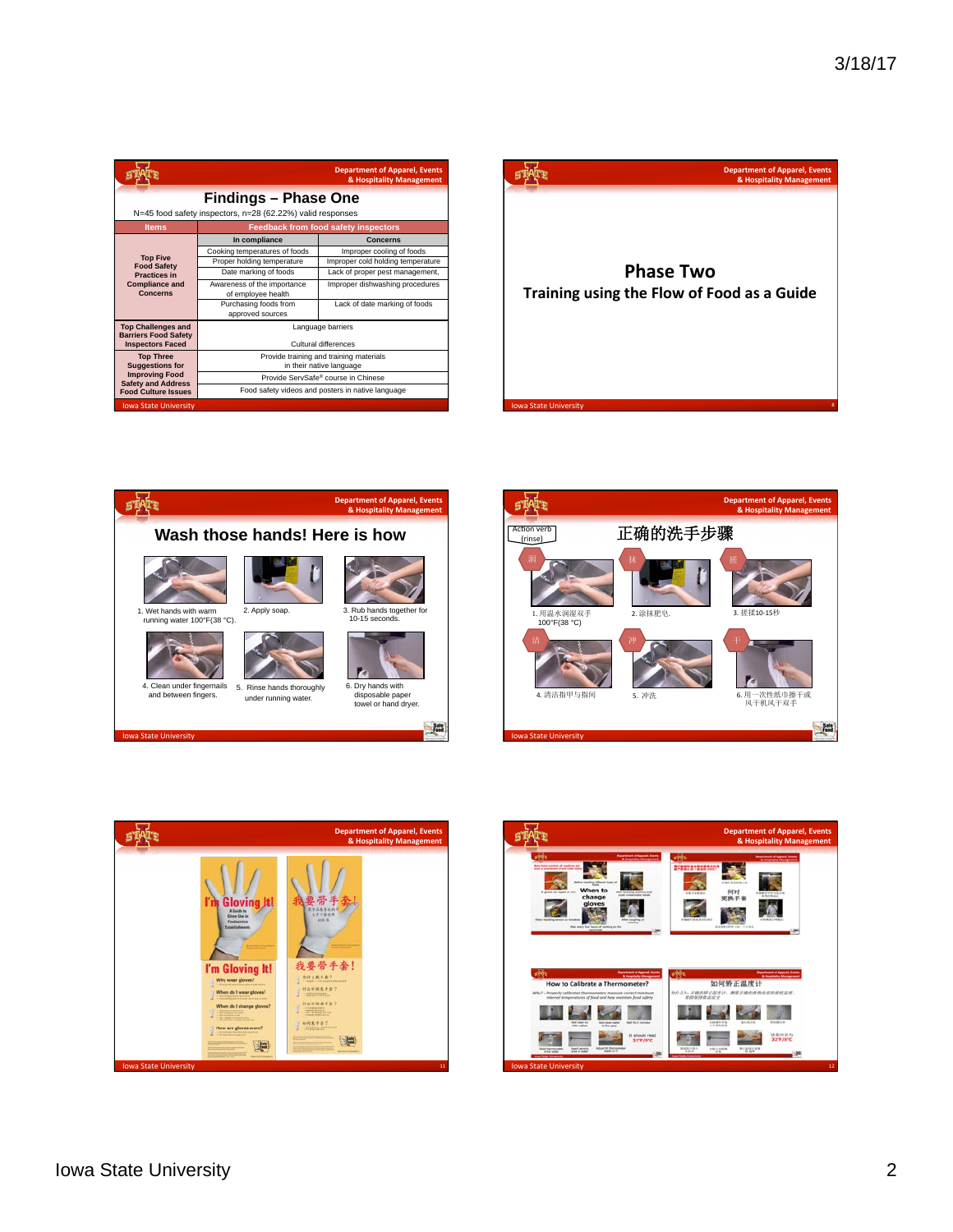











## **Department of Apparel, Events**<br>**& Hospitality Management**

## **Discussion and Implications - Phase Two**

乘

- Visual-based training was found to be useful in improving food safety knowledge and attitudes
- The long-term effect of training should be examined through assessment of knowledge gained through observational assessment of food handling practices
- Food safety educators and researchers will need to develop and utilize more visual based training tools, and assess its effectiveness to improve food handling practices and reduce the incidence of foodborne illness.

18 Iowa State University (18 Iowa State University of the University of the University of the University of the U